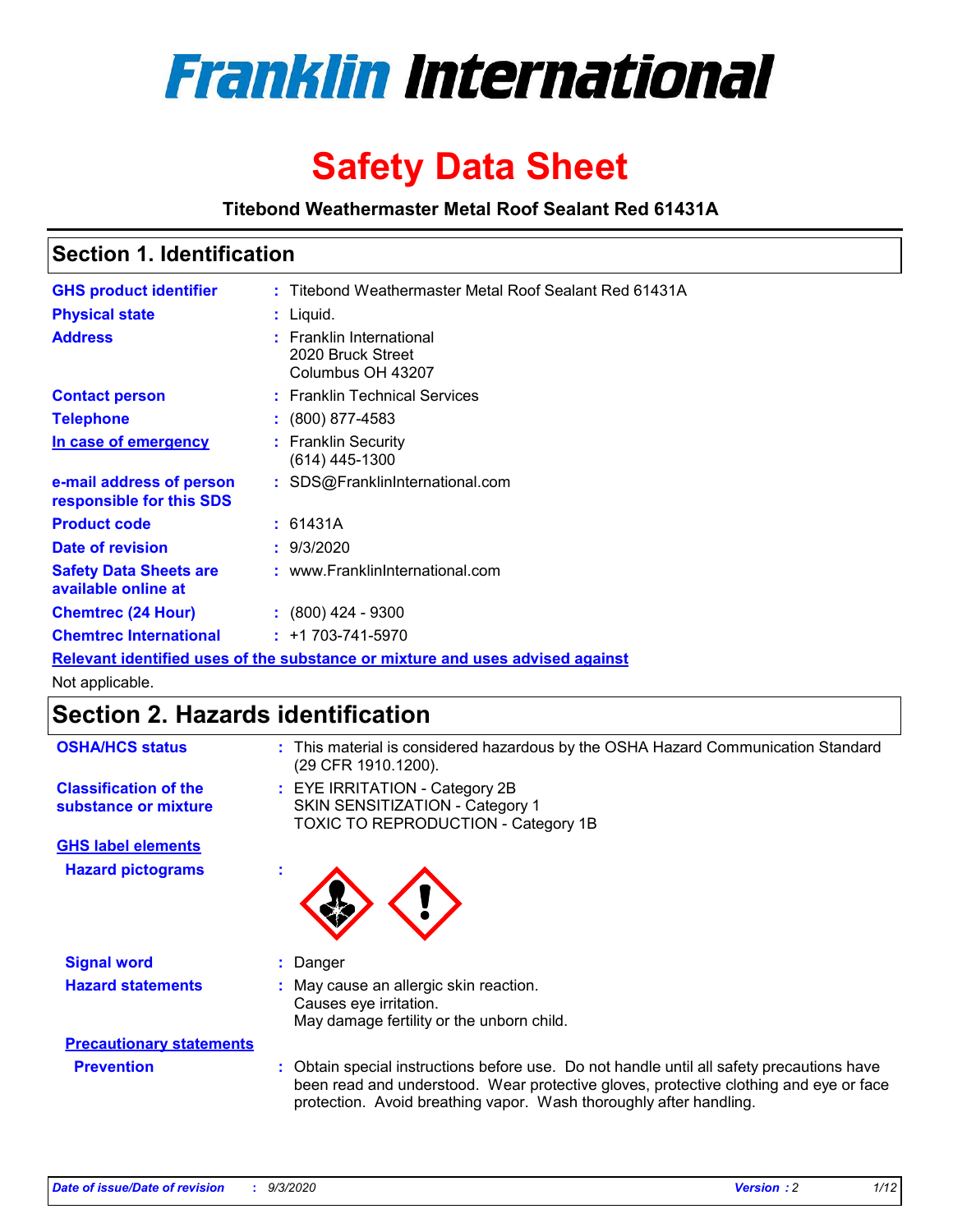### **Section 2. Hazards identification**

| <b>Response</b>                            | : IF exposed or concerned: Get medical advice or attention. Wash contaminated clothing<br>before reuse. IF ON SKIN: Wash with plenty of water. IF IN EYES: Rinse cautiously<br>with water for several minutes. Remove contact lenses, if present and easy to do.<br>Continue rinsing. If eye irritation persists: Get medical advice or attention. |
|--------------------------------------------|----------------------------------------------------------------------------------------------------------------------------------------------------------------------------------------------------------------------------------------------------------------------------------------------------------------------------------------------------|
| <b>Storage</b>                             | : Store locked up.                                                                                                                                                                                                                                                                                                                                 |
| <b>Disposal</b>                            | : Dispose of contents and container in accordance with all local, regional, national and<br>international regulations.                                                                                                                                                                                                                             |
| <b>Hazards not otherwise</b><br>classified | : Product generates methanol during cure.                                                                                                                                                                                                                                                                                                          |

# **Section 3. Composition/information on ingredients**

| <b>Substance/mixture</b> | Mixture |
|--------------------------|---------|
|                          |         |

| <b>Ingredient name</b>       | $\frac{9}{6}$ | <b>CAS number</b> |
|------------------------------|---------------|-------------------|
| 3-aminopropyltriethoxysilane | ≤3            | 919-30-2          |
| Dibutyltin dilaurate         | ∣≤0.3         | 77-58-7           |

Any concentration shown as a range is to protect confidentiality or is due to batch variation.

**There are no additional ingredients present which, within the current knowledge of the supplier and in the concentrations applicable, are classified as hazardous to health or the environment and hence require reporting in this section.**

**Occupational exposure limits, if available, are listed in Section 8.**

### **Section 4. First aid measures**

| <b>Description of necessary first aid measures</b> |                                                                                                                                                                                                                                                                                                                                                                                                                                                                                                                                                                                                                                                                                                                                                                           |
|----------------------------------------------------|---------------------------------------------------------------------------------------------------------------------------------------------------------------------------------------------------------------------------------------------------------------------------------------------------------------------------------------------------------------------------------------------------------------------------------------------------------------------------------------------------------------------------------------------------------------------------------------------------------------------------------------------------------------------------------------------------------------------------------------------------------------------------|
| <b>Eye contact</b>                                 | : Immediately flush eyes with plenty of water, occasionally lifting the upper and lower<br>eyelids. Check for and remove any contact lenses. Continue to rinse for at least 10<br>minutes. If irritation persists, get medical attention.                                                                                                                                                                                                                                                                                                                                                                                                                                                                                                                                 |
| <b>Inhalation</b>                                  | : Remove victim to fresh air and keep at rest in a position comfortable for breathing. If<br>not breathing, if breathing is irregular or if respiratory arrest occurs, provide artificial<br>respiration or oxygen by trained personnel. It may be dangerous to the person providing<br>aid to give mouth-to-mouth resuscitation. Get medical attention. If unconscious, place<br>in recovery position and get medical attention immediately. Maintain an open airway.<br>Loosen tight clothing such as a collar, tie, belt or waistband. In case of inhalation of<br>decomposition products in a fire, symptoms may be delayed. The exposed person may<br>need to be kept under medical surveillance for 48 hours.                                                       |
| <b>Skin contact</b>                                | : Wash with plenty of soap and water. Remove contaminated clothing and shoes. Wash<br>contaminated clothing thoroughly with water before removing it, or wear gloves.<br>Continue to rinse for at least 10 minutes. Get medical attention. In the event of any<br>complaints or symptoms, avoid further exposure. Wash clothing before reuse. Clean<br>shoes thoroughly before reuse.                                                                                                                                                                                                                                                                                                                                                                                     |
| <b>Ingestion</b>                                   | : Wash out mouth with water. Remove dentures if any. Remove victim to fresh air and<br>keep at rest in a position comfortable for breathing. If material has been swallowed and<br>the exposed person is conscious, give small quantities of water to drink. Stop if the<br>exposed person feels sick as vomiting may be dangerous. Do not induce vomiting<br>unless directed to do so by medical personnel. If vomiting occurs, the head should be<br>kept low so that vomit does not enter the lungs. Get medical attention. Never give<br>anything by mouth to an unconscious person. If unconscious, place in recovery position<br>and get medical attention immediately. Maintain an open airway. Loosen tight clothing<br>such as a collar, tie, belt or waistband. |
| Most important symptoms/effects, acute and delayed |                                                                                                                                                                                                                                                                                                                                                                                                                                                                                                                                                                                                                                                                                                                                                                           |
| <b>Potential acute health effects</b>              |                                                                                                                                                                                                                                                                                                                                                                                                                                                                                                                                                                                                                                                                                                                                                                           |
| <b>Eye contact</b>                                 | : May cause eye irritation.                                                                                                                                                                                                                                                                                                                                                                                                                                                                                                                                                                                                                                                                                                                                               |
| <b>Inhalation</b>                                  | : No known significant effects or critical hazards.                                                                                                                                                                                                                                                                                                                                                                                                                                                                                                                                                                                                                                                                                                                       |
|                                                    |                                                                                                                                                                                                                                                                                                                                                                                                                                                                                                                                                                                                                                                                                                                                                                           |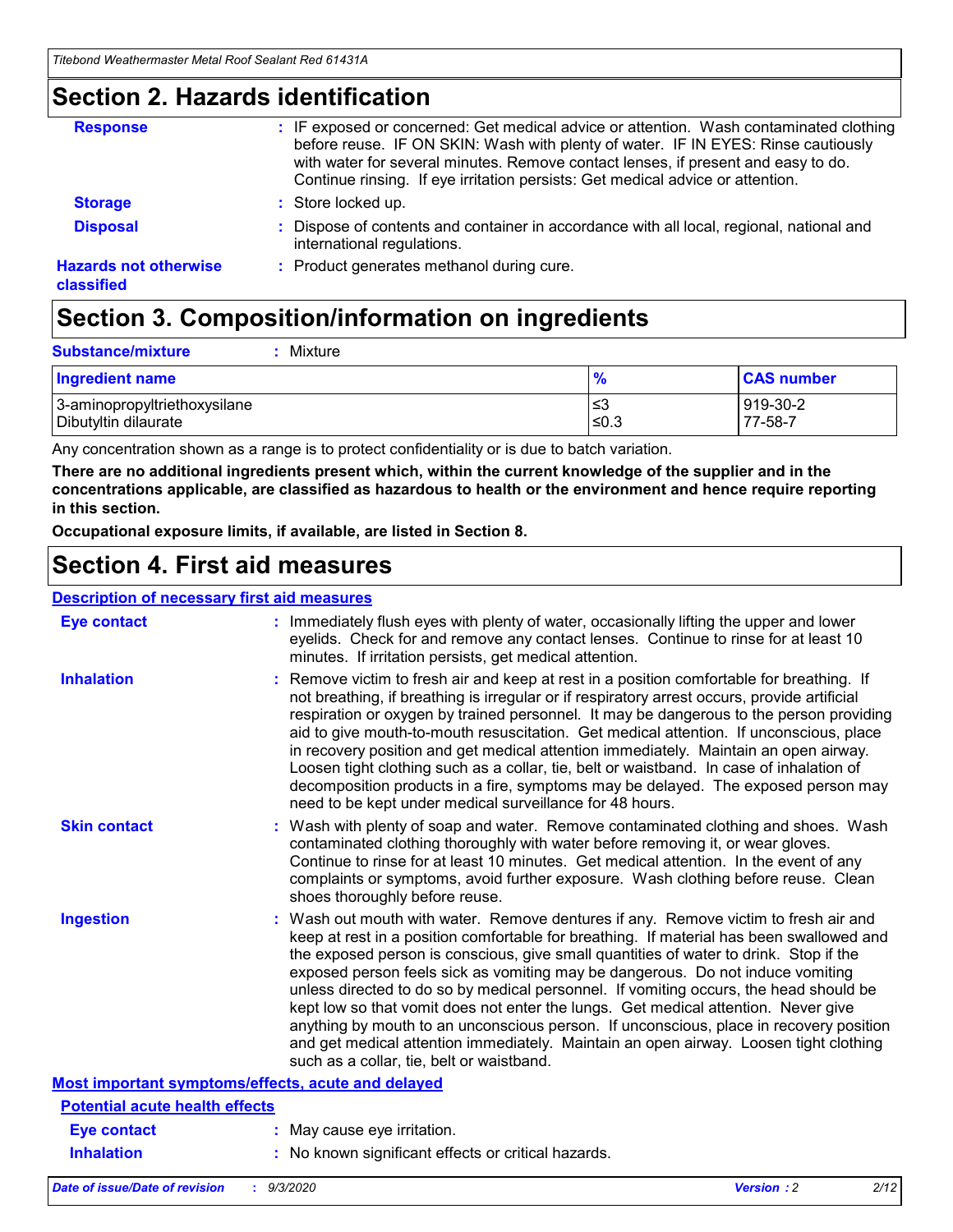| Titebond Weathermaster Metal Roof Sealant Red 61431A |                                                                                                                                                                                                                                                                                                                                                                                                               |  |  |  |
|------------------------------------------------------|---------------------------------------------------------------------------------------------------------------------------------------------------------------------------------------------------------------------------------------------------------------------------------------------------------------------------------------------------------------------------------------------------------------|--|--|--|
| Section 4. First aid measures                        |                                                                                                                                                                                                                                                                                                                                                                                                               |  |  |  |
| <b>Skin contact</b>                                  | : May cause skin irritation.                                                                                                                                                                                                                                                                                                                                                                                  |  |  |  |
| <b>Ingestion</b>                                     | : No known significant effects or critical hazards.                                                                                                                                                                                                                                                                                                                                                           |  |  |  |
| <b>Over-exposure signs/symptoms</b>                  |                                                                                                                                                                                                                                                                                                                                                                                                               |  |  |  |
| <b>Eye contact</b>                                   | : Adverse symptoms may include the following:<br>irritation<br>watering<br>redness                                                                                                                                                                                                                                                                                                                            |  |  |  |
| <b>Inhalation</b>                                    | : Adverse symptoms may include the following:<br>reduced fetal weight<br>increase in fetal deaths<br>skeletal malformations                                                                                                                                                                                                                                                                                   |  |  |  |
| <b>Skin contact</b>                                  | : Adverse symptoms may include the following:<br>irritation<br>redness<br>reduced fetal weight<br>increase in fetal deaths<br>skeletal malformations                                                                                                                                                                                                                                                          |  |  |  |
| <b>Ingestion</b>                                     | Adverse symptoms may include the following:<br>reduced fetal weight<br>increase in fetal deaths<br>skeletal malformations                                                                                                                                                                                                                                                                                     |  |  |  |
|                                                      | Indication of immediate medical attention and special treatment needed, if necessary                                                                                                                                                                                                                                                                                                                          |  |  |  |
| <b>Notes to physician</b>                            | : In case of inhalation of decomposition products in a fire, symptoms may be delayed.<br>The exposed person may need to be kept under medical surveillance for 48 hours.                                                                                                                                                                                                                                      |  |  |  |
| <b>Specific treatments</b>                           | : No specific treatment.                                                                                                                                                                                                                                                                                                                                                                                      |  |  |  |
| <b>Protection of first-aiders</b>                    | No action shall be taken involving any personal risk or without suitable training. If it is<br>suspected that fumes are still present, the rescuer should wear an appropriate mask or<br>self-contained breathing apparatus. It may be dangerous to the person providing aid to<br>give mouth-to-mouth resuscitation. Wash contaminated clothing thoroughly with water<br>before removing it, or wear gloves. |  |  |  |
| See toxicological information (Section 11)           |                                                                                                                                                                                                                                                                                                                                                                                                               |  |  |  |

### **Section 5. Fire-fighting measures**

| <b>Extinguishing media</b>                               |                                                                                                                                                                                                     |  |
|----------------------------------------------------------|-----------------------------------------------------------------------------------------------------------------------------------------------------------------------------------------------------|--|
| <b>Suitable extinguishing</b><br>media                   | : Use an extinguishing agent suitable for the surrounding fire.                                                                                                                                     |  |
| <b>Unsuitable extinguishing</b><br>media                 | : None known.                                                                                                                                                                                       |  |
| <b>Specific hazards arising</b><br>from the chemical     | : In a fire or if heated, a pressure increase will occur and the container may burst.                                                                                                               |  |
| <b>Hazardous thermal</b><br>decomposition products       | : Decomposition products may include the following materials:<br>carbon dioxide<br>carbon monoxide<br>nitrogen oxides<br>metal oxide/oxides                                                         |  |
| <b>Special protective actions</b><br>for fire-fighters   | : Promptly isolate the scene by removing all persons from the vicinity of the incident if<br>there is a fire. No action shall be taken involving any personal risk or without suitable<br>training. |  |
| <b>Special protective</b><br>equipment for fire-fighters | Fire-fighters should wear appropriate protective equipment and self-contained breathing<br>apparatus (SCBA) with a full face-piece operated in positive pressure mode.                              |  |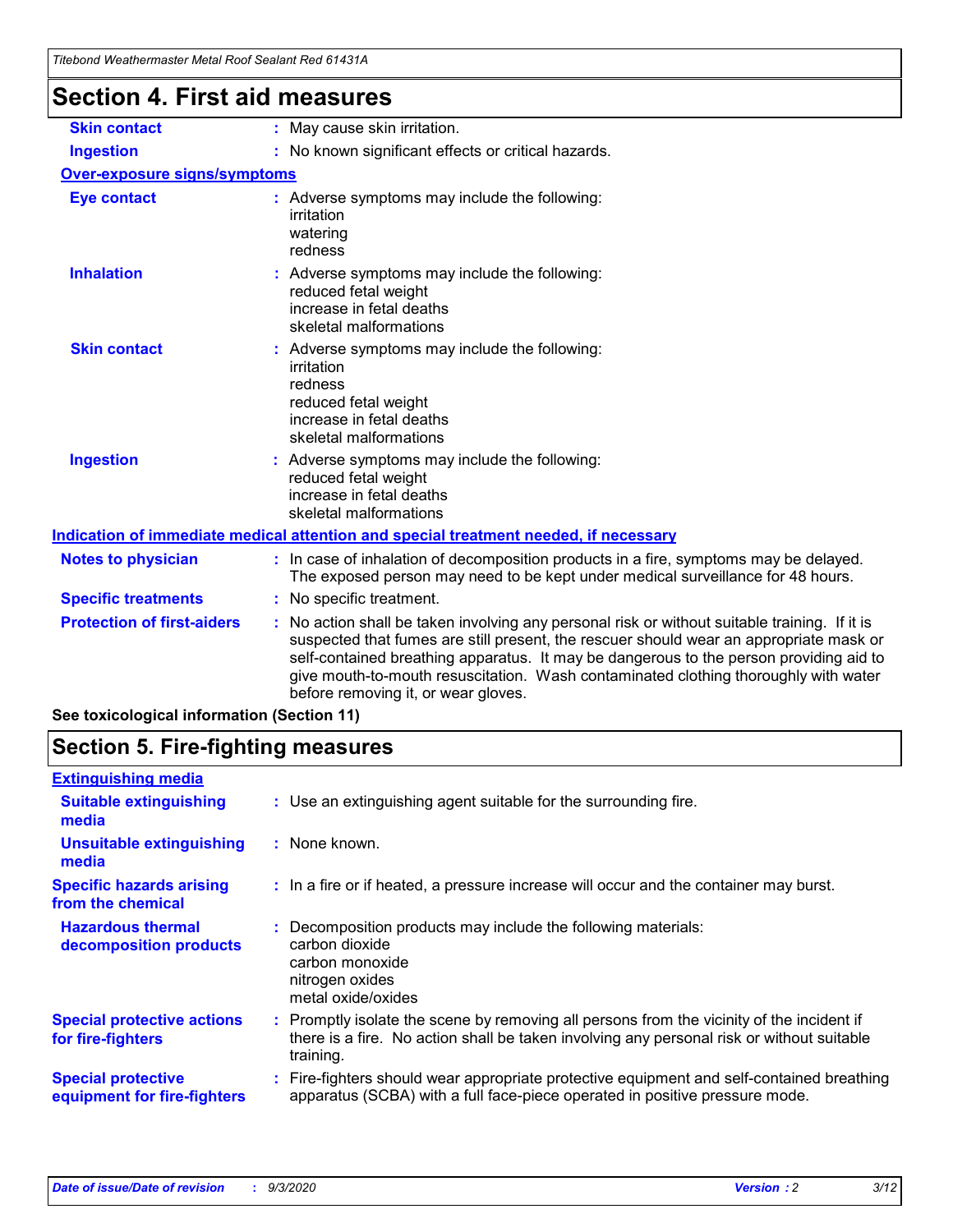### **Section 6. Accidental release measures**

|                                                              | Personal precautions, protective equipment and emergency procedures                                                                                                                                                                                                                                                                                                                                                                                                                                                                                                                                                                                                                                          |  |  |  |
|--------------------------------------------------------------|--------------------------------------------------------------------------------------------------------------------------------------------------------------------------------------------------------------------------------------------------------------------------------------------------------------------------------------------------------------------------------------------------------------------------------------------------------------------------------------------------------------------------------------------------------------------------------------------------------------------------------------------------------------------------------------------------------------|--|--|--|
| For non-emergency<br>personnel                               | : No action shall be taken involving any personal risk or without suitable training.<br>Evacuate surrounding areas. Keep unnecessary and unprotected personnel from<br>entering. Do not touch or walk through spilled material. Avoid breathing vapor or mist.<br>Provide adequate ventilation. Wear appropriate respirator when ventilation is<br>inadequate. Put on appropriate personal protective equipment.                                                                                                                                                                                                                                                                                             |  |  |  |
| For emergency responders                                     | : If specialized clothing is required to deal with the spillage, take note of any information in<br>Section 8 on suitable and unsuitable materials. See also the information in "For non-<br>emergency personnel".                                                                                                                                                                                                                                                                                                                                                                                                                                                                                           |  |  |  |
| <b>Environmental precautions</b>                             | : Avoid dispersal of spilled material and runoff and contact with soil, waterways, drains<br>and sewers. Inform the relevant authorities if the product has caused environmental<br>pollution (sewers, waterways, soil or air).                                                                                                                                                                                                                                                                                                                                                                                                                                                                              |  |  |  |
| <b>Methods and materials for containment and cleaning up</b> |                                                                                                                                                                                                                                                                                                                                                                                                                                                                                                                                                                                                                                                                                                              |  |  |  |
| <b>Small spill</b>                                           | : Stop leak if without risk. Move containers from spill area. Dilute with water and mop up<br>if water-soluble. Alternatively, or if water-insoluble, absorb with an inert dry material and<br>place in an appropriate waste disposal container. Dispose of via a licensed waste<br>disposal contractor.                                                                                                                                                                                                                                                                                                                                                                                                     |  |  |  |
| <b>Large spill</b>                                           | : Stop leak if without risk. Move containers from spill area. Approach release from<br>upwind. Prevent entry into sewers, water courses, basements or confined areas. Wash<br>spillages into an effluent treatment plant or proceed as follows. Contain and collect<br>spillage with non-combustible, absorbent material e.g. sand, earth, vermiculite or<br>diatomaceous earth and place in container for disposal according to local regulations<br>(see Section 13). Dispose of via a licensed waste disposal contractor. Contaminated<br>absorbent material may pose the same hazard as the spilled product. Note: see<br>Section 1 for emergency contact information and Section 13 for waste disposal. |  |  |  |

### **Section 7. Handling and storage**

#### **Precautions for safe handling**

| <b>Protective measures</b>                                                       | : Put on appropriate personal protective equipment (see Section 8). Persons with a<br>history of skin sensitization problems should not be employed in any process in which<br>this product is used. Avoid exposure - obtain special instructions before use. Avoid<br>exposure during pregnancy. Do not handle until all safety precautions have been read<br>and understood. Do not get in eyes or on skin or clothing. Do not ingest. Avoid<br>breathing vapor or mist. If during normal use the material presents a respiratory hazard,<br>use only with adequate ventilation or wear appropriate respirator. Keep in the original<br>container or an approved alternative made from a compatible material, kept tightly<br>closed when not in use. Empty containers retain product residue and can be hazardous.<br>Do not reuse container. |
|----------------------------------------------------------------------------------|--------------------------------------------------------------------------------------------------------------------------------------------------------------------------------------------------------------------------------------------------------------------------------------------------------------------------------------------------------------------------------------------------------------------------------------------------------------------------------------------------------------------------------------------------------------------------------------------------------------------------------------------------------------------------------------------------------------------------------------------------------------------------------------------------------------------------------------------------|
| <b>Advice on general</b><br>occupational hygiene                                 | : Eating, drinking and smoking should be prohibited in areas where this material is<br>handled, stored and processed. Workers should wash hands and face before eating,<br>drinking and smoking. Remove contaminated clothing and protective equipment before<br>entering eating areas. See also Section 8 for additional information on hygiene<br>measures.                                                                                                                                                                                                                                                                                                                                                                                                                                                                                    |
| <b>Conditions for safe storage,</b><br>including any<br><i>incompatibilities</i> | Store between the following temperatures: 0 to $120^{\circ}$ C (32 to $248^{\circ}$ F). Store in<br>accordance with local regulations. Store in original container protected from direct<br>sunlight in a dry, cool and well-ventilated area, away from incompatible materials (see<br>Section 10) and food and drink. Store locked up. Keep container tightly closed and<br>sealed until ready for use. Containers that have been opened must be carefully<br>resealed and kept upright to prevent leakage. Do not store in unlabeled containers.<br>Use appropriate containment to avoid environmental contamination. See Section 10 for<br>incompatible materials before handling or use.                                                                                                                                                     |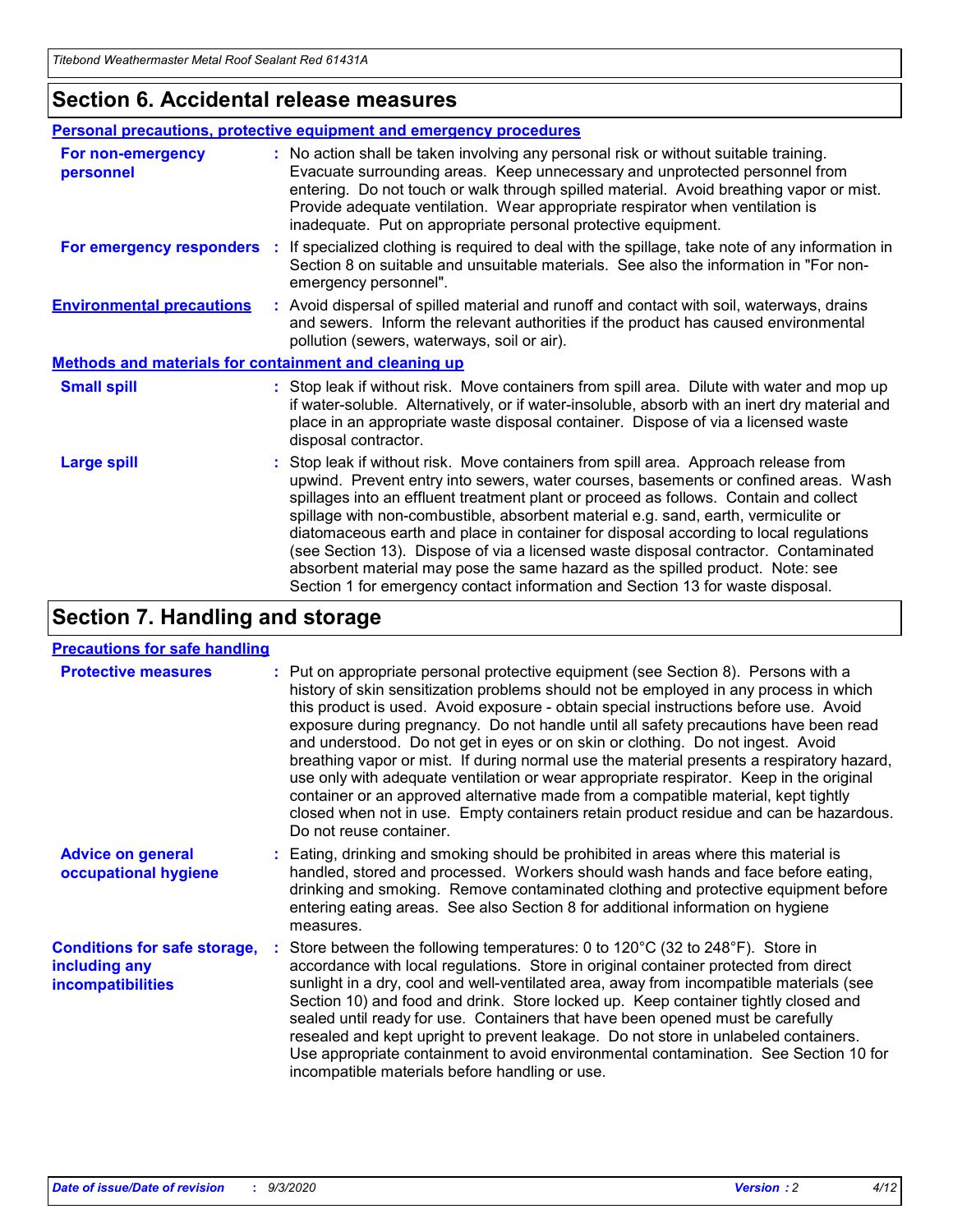# **Section 8. Exposure controls/personal protection**

#### **Control parameters**

#### **Occupational exposure limits**

| <b>Ingredient name</b>                               |    |                                          | <b>Exposure limits</b>                                                                                                                                                                                                                                                                                                                                                                                                                                                                                                                                                                                                 |
|------------------------------------------------------|----|------------------------------------------|------------------------------------------------------------------------------------------------------------------------------------------------------------------------------------------------------------------------------------------------------------------------------------------------------------------------------------------------------------------------------------------------------------------------------------------------------------------------------------------------------------------------------------------------------------------------------------------------------------------------|
| 3-aminopropyltriethoxysilane<br>Dibutyltin dilaurate |    |                                          | None.<br>ACGIH TLV (United States, 3/2020). Absorbed through skin.<br>Notes: as Sn<br>TWA: 0.1 mg/m <sup>3</sup> , (as Sn) 8 hours.<br>STEL: 0.2 mg/m <sup>3</sup> , (as Sn) 15 minutes.<br>NIOSH REL (United States, 10/2016). Absorbed through skin.<br>Notes: as Sn<br>TWA: 0.1 mg/m <sup>3</sup> , (as Sn) 10 hours.<br>OSHA PEL (United States, 5/2018). Notes: as Sn<br>TWA: $0.1 \text{ mg/m}^3$ , (as Sn) 8 hours.<br>OSHA PEL 1989 (United States, 3/1989). Absorbed through skin.<br>Notes: measured as Sn<br>TWA: 0.1 mg/m <sup>3</sup> , (measured as Sn) 8 hours. Form: Organic                           |
| <b>Appropriate engineering</b><br>controls           |    |                                          | : If user operations generate dust, fumes, gas, vapor or mist, use process enclosures,<br>local exhaust ventilation or other engineering controls to keep worker exposure to<br>airborne contaminants below any recommended or statutory limits.                                                                                                                                                                                                                                                                                                                                                                       |
| <b>Environmental exposure</b><br><b>controls</b>     |    |                                          | Emissions from ventilation or work process equipment should be checked to ensure<br>they comply with the requirements of environmental protection legislation. In some<br>cases, fume scrubbers, filters or engineering modifications to the process equipment<br>will be necessary to reduce emissions to acceptable levels.                                                                                                                                                                                                                                                                                          |
| <b>Individual protection measures</b>                |    |                                          |                                                                                                                                                                                                                                                                                                                                                                                                                                                                                                                                                                                                                        |
| <b>Hygiene measures</b>                              |    |                                          | : Wash hands, forearms and face thoroughly after handling chemical products, before<br>eating, smoking and using the lavatory and at the end of the working period.<br>Appropriate techniques should be used to remove potentially contaminated clothing.<br>Contaminated work clothing should not be allowed out of the workplace. Wash<br>contaminated clothing before reusing. Ensure that eyewash stations and safety<br>showers are close to the workstation location.                                                                                                                                            |
| <b>Eye/face protection</b>                           |    |                                          | : Safety eyewear complying with an approved standard should be used when a risk<br>assessment indicates this is necessary to avoid exposure to liquid splashes, mists,<br>gases or dusts. If contact is possible, the following protection should be worn, unless<br>the assessment indicates a higher degree of protection: chemical splash goggles.                                                                                                                                                                                                                                                                  |
| <b>Skin protection</b>                               |    |                                          |                                                                                                                                                                                                                                                                                                                                                                                                                                                                                                                                                                                                                        |
| <b>Hand protection</b>                               |    |                                          | : Chemical-resistant, impervious gloves complying with an approved standard should be<br>worn at all times when handling chemical products if a risk assessment indicates this is<br>necessary. Considering the parameters specified by the glove manufacturer, check<br>during use that the gloves are still retaining their protective properties. It should be<br>noted that the time to breakthrough for any glove material may be different for different<br>glove manufacturers. In the case of mixtures, consisting of several substances, the<br>protection time of the gloves cannot be accurately estimated. |
| <b>Body protection</b>                               |    | handling this product.                   | Personal protective equipment for the body should be selected based on the task being<br>performed and the risks involved and should be approved by a specialist before                                                                                                                                                                                                                                                                                                                                                                                                                                                |
| <b>Other skin protection</b>                         |    | specialist before handling this product. | : Appropriate footwear and any additional skin protection measures should be selected<br>based on the task being performed and the risks involved and should be approved by a                                                                                                                                                                                                                                                                                                                                                                                                                                          |
| <b>Respiratory protection</b>                        | ÷. | aspects of use.                          | Based on the hazard and potential for exposure, select a respirator that meets the<br>appropriate standard or certification. Respirators must be used according to a<br>respiratory protection program to ensure proper fitting, training, and other important                                                                                                                                                                                                                                                                                                                                                         |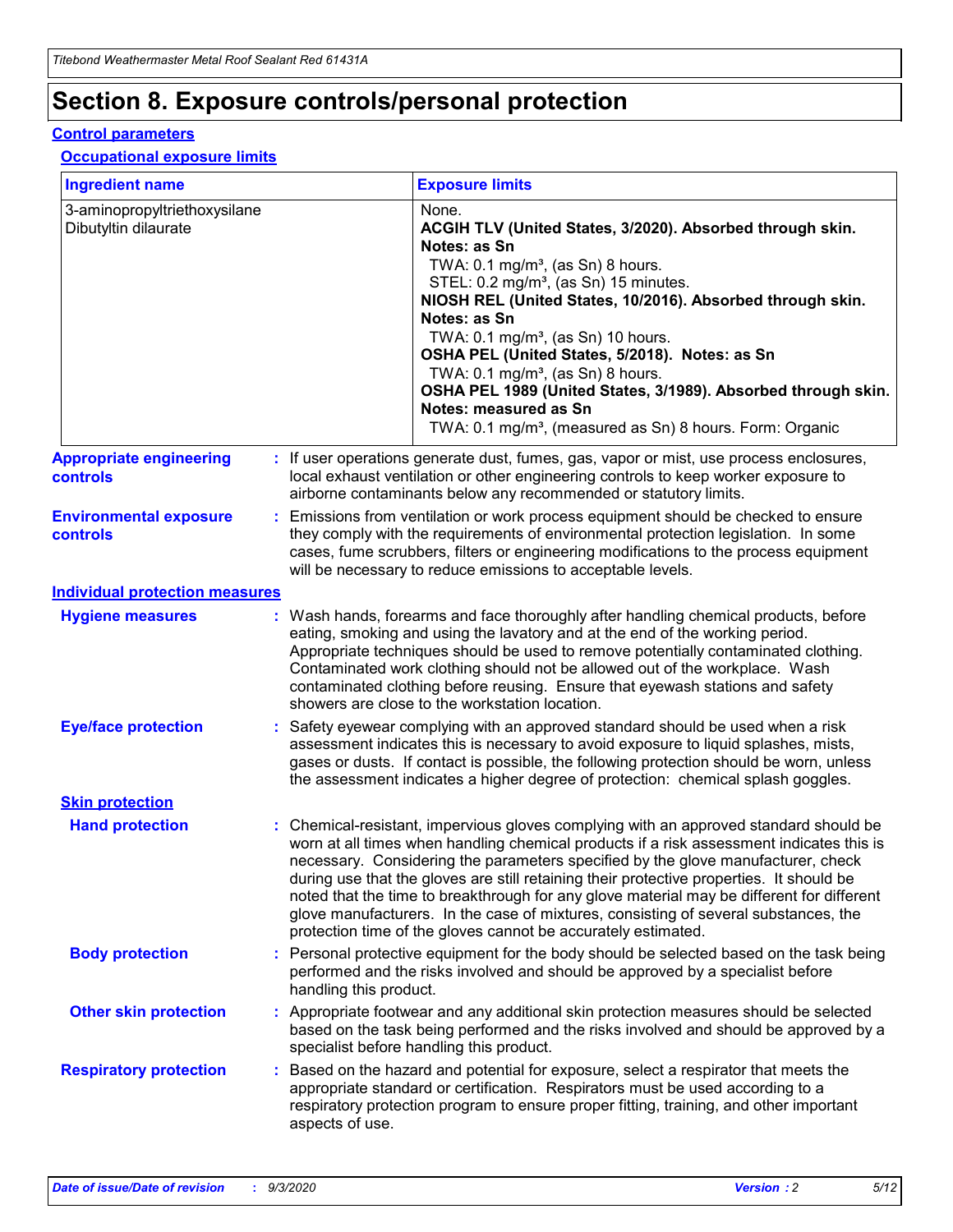### **Section 9. Physical and chemical properties**

#### **Appearance**

| <b>Physical state</b>                             |   | : Liquid. [Paste.]                                              |
|---------------------------------------------------|---|-----------------------------------------------------------------|
| <b>Color</b>                                      |   | Red.                                                            |
| Odor                                              |   | Characteristic.                                                 |
| <b>Odor threshold</b>                             | ÷ | Not available.                                                  |
| рH                                                |   | Not applicable.                                                 |
| <b>Melting point</b>                              |   | : Not available.                                                |
| <b>Boiling point</b>                              |   | >200°C (>392°F)                                                 |
| <b>Flash point</b>                                |   | Closed cup: >200°C (>392°F) [Setaflash.]                        |
| <b>Evaporation rate</b>                           |   | $:$ >1 (butyl acetate = 1)                                      |
| <b>Flammability (solid, gas)</b>                  |   | : Not available.                                                |
| Lower and upper explosive<br>(flammable) limits   |   | : Not available.                                                |
| <b>VOC (less water, less)</b><br>exempt solvents) |   | : 0 g/l                                                         |
| <b>Volatility</b>                                 |   | $: 0\%$ (w/w)                                                   |
| <b>Vapor density</b>                              |   | Not available.                                                  |
| <b>Relative density</b>                           |   | $\mathbf{1}$ $\mathbf{\sqrt{432}}$                              |
| <b>Solubility</b>                                 |   | Insoluble in the following materials: cold water and hot water. |
| <b>Solubility in water</b>                        |   | Not available.                                                  |
| <b>Partition coefficient: n-</b><br>octanol/water |   | $:$ Not available.                                              |
| <b>Auto-ignition temperature</b>                  |   | : Not available.                                                |
| <b>Decomposition temperature</b>                  |   | : Not available.                                                |
| <b>Viscosity</b>                                  |   | $:$ Not available.                                              |

### **Section 10. Stability and reactivity**

| <b>Reactivity</b>                            |    | : No specific test data related to reactivity available for this product or its ingredients.            |
|----------------------------------------------|----|---------------------------------------------------------------------------------------------------------|
| <b>Chemical stability</b>                    |    | : The product is stable.                                                                                |
| <b>Possibility of hazardous</b><br>reactions |    | : Under normal conditions of storage and use, hazardous reactions will not occur.                       |
| <b>Conditions to avoid</b>                   |    | : No specific data.                                                                                     |
| <b>Incompatible materials</b>                | ٠. | No specific data.                                                                                       |
| <b>Hazardous decomposition</b><br>products   | ÷. | Under normal conditions of storage and use, hazardous decomposition products should<br>not be produced. |

### **Section 11. Toxicological information**

#### **Information on toxicological effects**

#### **Acute toxicity**

| <b>Product/ingredient name</b> | <b>Result</b>           | <b>Species</b> | <b>Dose</b>                | <b>Exposure</b> |
|--------------------------------|-------------------------|----------------|----------------------------|-----------------|
| 3-aminopropyltriethoxysilane   | <b>ILD50 Dermal</b>     | Rabbit         | 4.29 g/kg                  |                 |
| Dibutyltin dilaurate           | ILD50 Oral<br>LD50 Oral | Rat<br>Rat     | $1.57$ g/kg<br>175 $mg/kg$ |                 |
|                                |                         |                |                            |                 |

**Irritation/Corrosion**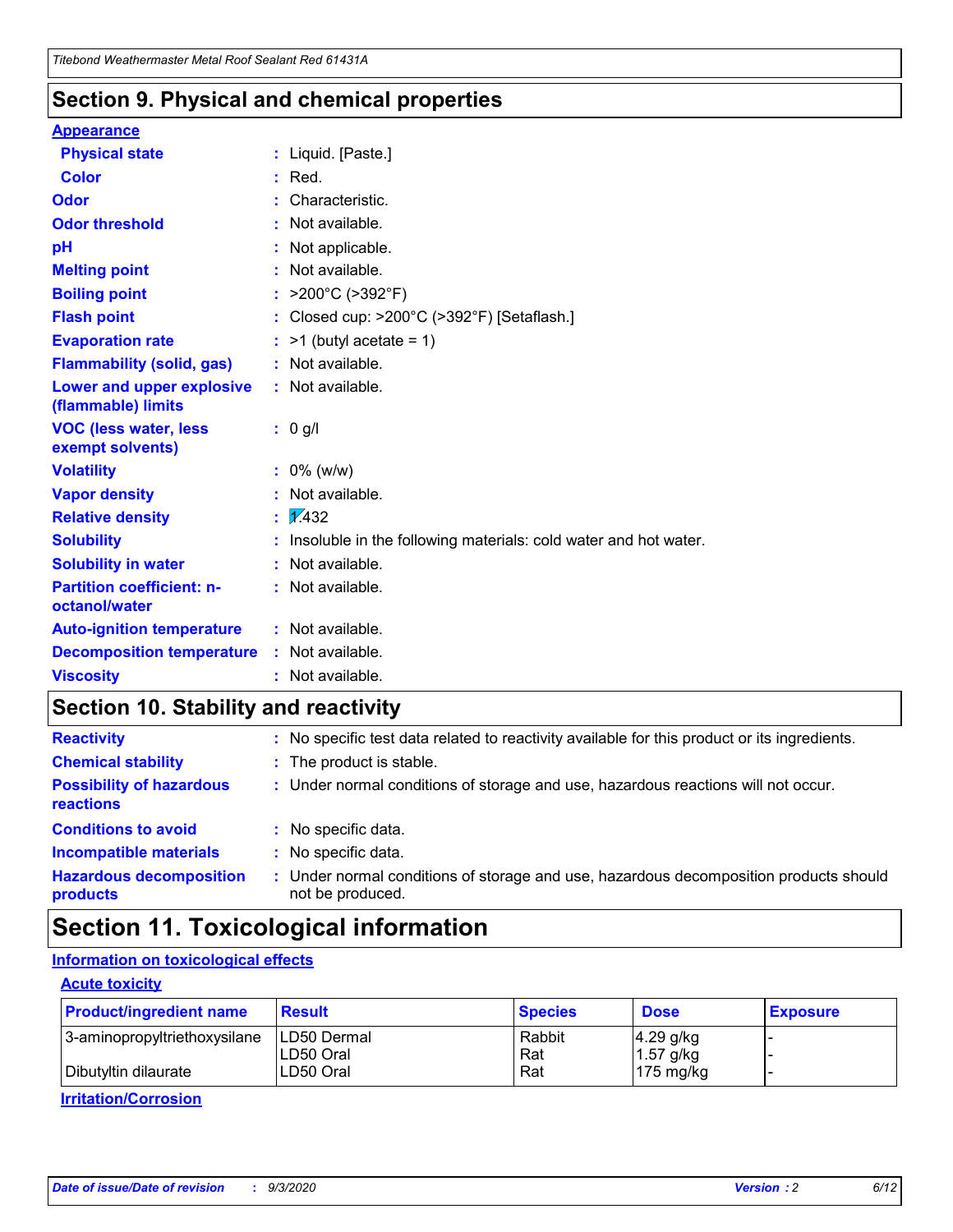## **Section 11. Toxicological information**

| <b>Product/ingredient name</b> | <b>Result</b>                 | <b>Species</b> | <b>Score</b> | <b>Exposure</b>    | <b>Observation</b>       |
|--------------------------------|-------------------------------|----------------|--------------|--------------------|--------------------------|
| 3-aminopropyltriethoxysilane   | Eyes - Mild irritant          | Rabbit         |              | $100 \text{ mg}$   |                          |
|                                | Eyes - Severe irritant        | Rabbit         |              | 24 hours 750       |                          |
|                                |                               |                |              | ug                 |                          |
|                                | <b>Skin - Severe irritant</b> | Rabbit         |              | 24 hours 5         | $\overline{\phantom{0}}$ |
| Dibutyltin dilaurate           | Eyes - Moderate irritant      | Rabbit         |              | mg<br>24 hours 100 |                          |
|                                |                               |                |              | mg                 |                          |
|                                | Skin - Severe irritant        | Rabbit         |              | 500 mg             | -                        |

#### **Sensitization**

Not available.

#### **Mutagenicity**

Not available.

#### **Carcinogenicity**

Not available.

#### **Reproductive toxicity**

Not available.

#### **Teratogenicity**

Not available.

#### **Specific target organ toxicity (single exposure)**

Not available.

#### **Specific target organ toxicity (repeated exposure)**

| <b>Name</b>                                                                  |                                                                            | <b>Category</b>                                     | <b>Route of</b><br>exposure | <b>Target organs</b> |  |  |
|------------------------------------------------------------------------------|----------------------------------------------------------------------------|-----------------------------------------------------|-----------------------------|----------------------|--|--|
| Dibutyltin dilaurate                                                         |                                                                            | Category 1                                          |                             | respiratory system   |  |  |
| <b>Aspiration hazard</b><br>Not available.                                   |                                                                            |                                                     |                             |                      |  |  |
| <b>Information on the likely</b><br>routes of exposure                       | : Not available.                                                           |                                                     |                             |                      |  |  |
| <b>Potential acute health effects</b>                                        |                                                                            |                                                     |                             |                      |  |  |
| <b>Eye contact</b>                                                           |                                                                            | : May cause eye irritation.                         |                             |                      |  |  |
| <b>Inhalation</b>                                                            |                                                                            | : No known significant effects or critical hazards. |                             |                      |  |  |
| <b>Skin contact</b>                                                          |                                                                            | : May cause skin irritation.                        |                             |                      |  |  |
| <b>Ingestion</b>                                                             |                                                                            | : No known significant effects or critical hazards. |                             |                      |  |  |
| Symptoms related to the physical, chemical and toxicological characteristics |                                                                            |                                                     |                             |                      |  |  |
| <b>Eye contact</b>                                                           | irritation<br>watering<br>redness                                          | : Adverse symptoms may include the following:       |                             |                      |  |  |
| <b>Inhalation</b>                                                            | reduced fetal weight<br>increase in fetal deaths<br>skeletal malformations | : Adverse symptoms may include the following:       |                             |                      |  |  |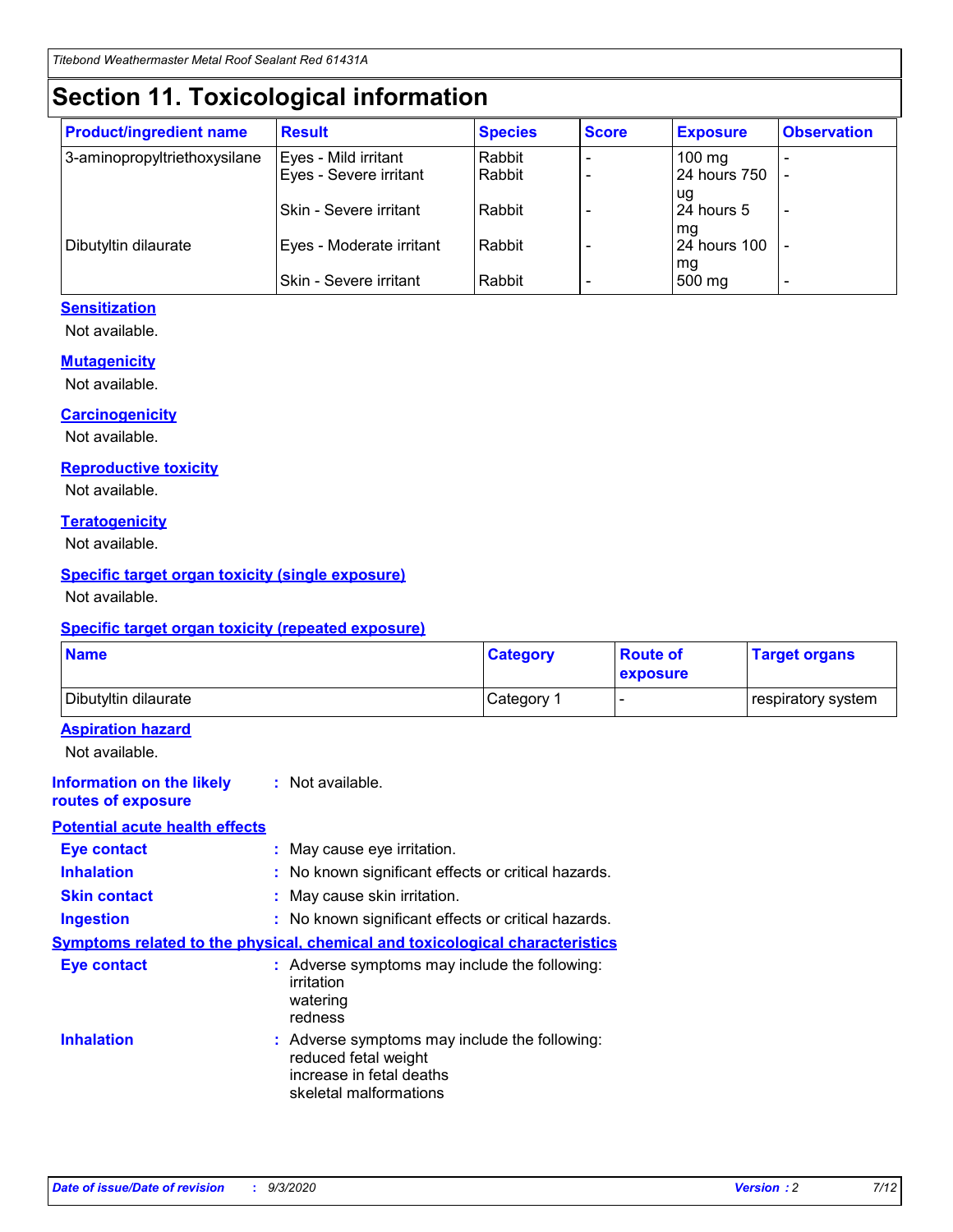*Titebond Weathermaster Metal Roof Sealant Red 61431A*

# **Section 11. Toxicological information**

| <b>Skin contact</b>                     | : Adverse symptoms may include the following:<br>irritation                                                                 |  |
|-----------------------------------------|-----------------------------------------------------------------------------------------------------------------------------|--|
|                                         | redness                                                                                                                     |  |
|                                         | reduced fetal weight<br>increase in fetal deaths                                                                            |  |
|                                         | skeletal malformations                                                                                                      |  |
| <b>Ingestion</b>                        | : Adverse symptoms may include the following:<br>reduced fetal weight<br>increase in fetal deaths<br>skeletal malformations |  |
|                                         | Delayed and immediate effects and also chronic effects from short and long term exposure                                    |  |
| <b>Short term exposure</b>              |                                                                                                                             |  |
| <b>Potential immediate</b><br>effects   | : Not available.                                                                                                            |  |
| <b>Potential delayed effects</b>        | : Not available.                                                                                                            |  |
| <b>Long term exposure</b>               |                                                                                                                             |  |
| <b>Potential immediate</b><br>effects   | : Not available.                                                                                                            |  |
| <b>Potential delayed effects</b>        | : Not available.                                                                                                            |  |
| <b>Potential chronic health effects</b> |                                                                                                                             |  |
| Not available.                          |                                                                                                                             |  |
| <b>General</b>                          | Once sensitized, a severe allergic reaction may occur when subsequently exposed to<br>very low levels.                      |  |
| <b>Carcinogenicity</b>                  | : No known significant effects or critical hazards.                                                                         |  |
| <b>Mutagenicity</b>                     | : No known significant effects or critical hazards.                                                                         |  |
| <b>Teratogenicity</b>                   | May damage the unborn child.                                                                                                |  |
| <b>Developmental effects</b>            | : No known significant effects or critical hazards.                                                                         |  |
| <b>Fertility effects</b>                | May damage fertility.                                                                                                       |  |
| <b>Numerical measures of toxicity</b>   |                                                                                                                             |  |
| <b>Acute toxicity estimates</b>         |                                                                                                                             |  |
| الملحلة والمستحيط والمسالم              |                                                                                                                             |  |

Not available.

# **Section 12. Ecological information**

#### **Toxicity**

| <b>Product/ingredient name</b> | <b>Result</b>                                       | <b>Species</b>               | <b>Exposure</b>       |
|--------------------------------|-----------------------------------------------------|------------------------------|-----------------------|
| Dibutyltin dilaurate           | $ CC50>3$ mg/l<br>Chronic EC10 > 2 mg/l Fresh water | Algae<br>Algae - Desmodesmus | 72 hours<br>196 hours |
|                                |                                                     | <b>I</b> subspicatus         |                       |

#### **Persistence and degradability**

| <b>Product/ingredient name</b> | <b>Test</b>                                                                    | <b>Result</b>  |                   | <b>Dose</b> | <b>Inoculum</b>         |
|--------------------------------|--------------------------------------------------------------------------------|----------------|-------------------|-------------|-------------------------|
| Dibutyltin dilaurate           | OECD 301F<br>Ready<br>Biodegradability -<br>Manometric<br>Respirometry<br>Test | 23 % - 28 days |                   |             |                         |
| <b>Product/ingredient name</b> | <b>Aquatic half-life</b>                                                       |                | <b>Photolysis</b> |             | <b>Biodegradability</b> |
| Dibutyltin dilaurate           |                                                                                |                |                   |             | <b>Inherent</b>         |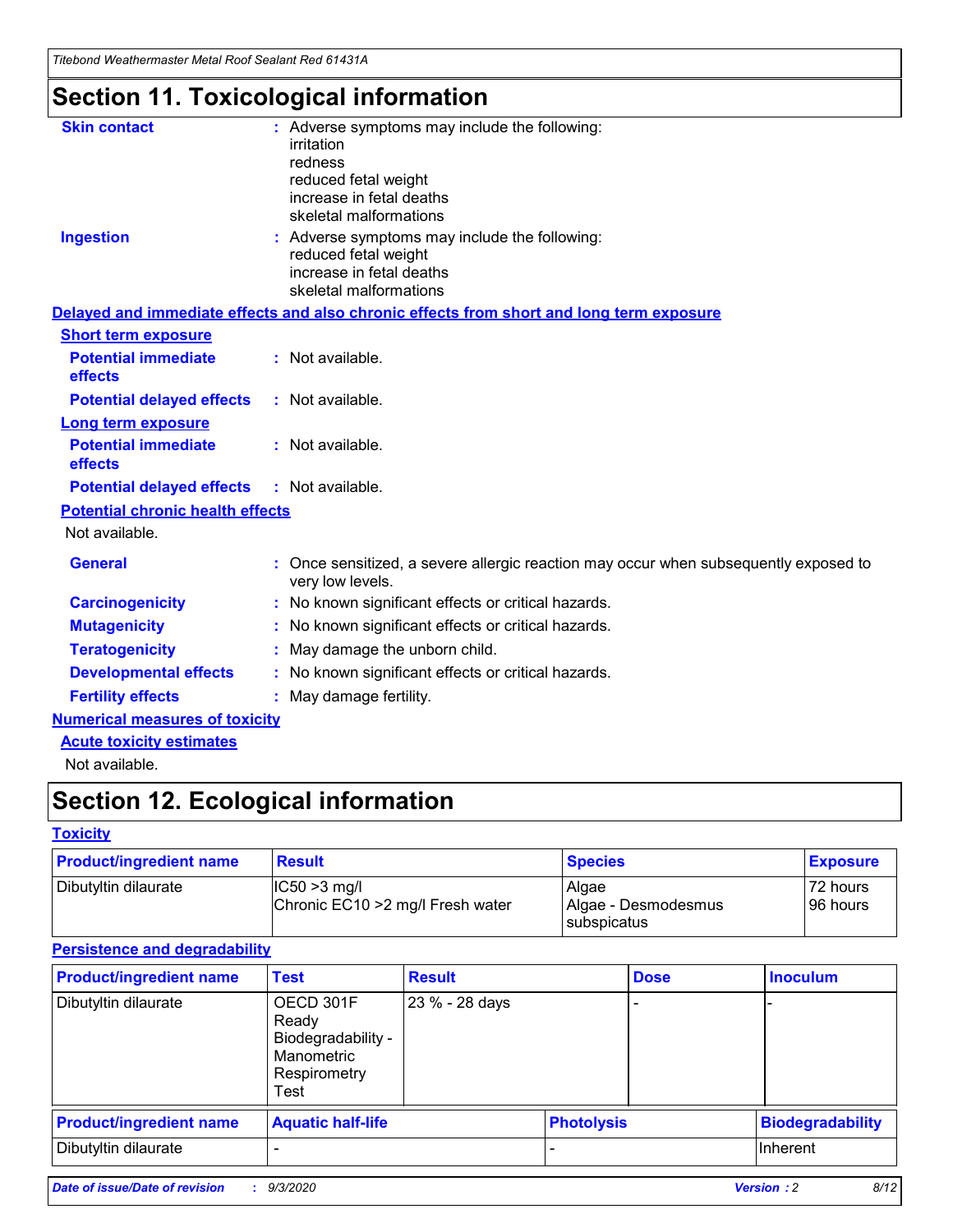# **Section 12. Ecological information**

#### **Bioaccumulative potential**

| <b>Product/ingredient name</b> | <b>LogP</b> <sub>ow</sub> | <b>BCF</b> | <b>Potential</b> |
|--------------------------------|---------------------------|------------|------------------|
| 3-aminopropyltriethoxysilane   | 4.44                      | 3.4        | low              |
| Dibutyltin dilaurate           |                           | 2.91       | low              |

#### **Mobility in soil**

| <b>MODILITY III SOIL</b>                                      |                                                     |
|---------------------------------------------------------------|-----------------------------------------------------|
| <b>Soil/water partition</b><br>coefficient (K <sub>oc</sub> ) | : Not available.                                    |
| <b>Other adverse effects</b>                                  | : No known significant effects or critical hazards. |

### **Section 13. Disposal considerations**

**Disposal methods :**

The generation of waste should be avoided or minimized wherever possible. Disposal of this product, solutions and any by-products should at all times comply with the requirements of environmental protection and waste disposal legislation and any regional local authority requirements. Dispose of surplus and non-recyclable products via a licensed waste disposal contractor. Waste should not be disposed of untreated to the sewer unless fully compliant with the requirements of all authorities with jurisdiction. Waste packaging should be recycled. Incineration or landfill should only be considered when recycling is not feasible. This material and its container must be disposed of in a safe way. Care should be taken when handling emptied containers that have not been cleaned or rinsed out. Empty containers or liners may retain some product residues. Avoid dispersal of spilled material and runoff and contact with soil, waterways, drains and sewers.

### **Section 14. Transport information**

|                                      | <b>DOT</b><br><b>Classification</b> | <b>TDG</b><br><b>Classification</b> | <b>Mexico</b><br><b>Classification</b> | <b>ADR/RID</b>           | <b>IMDG</b>              | <b>IATA</b>    |
|--------------------------------------|-------------------------------------|-------------------------------------|----------------------------------------|--------------------------|--------------------------|----------------|
| <b>UN number</b>                     | Not regulated.                      | Not regulated.                      | Not regulated.                         | Not regulated.           | Not regulated.           | Not regulated. |
| <b>UN proper</b><br>shipping name    |                                     |                                     |                                        |                          |                          |                |
| <b>Transport</b><br>hazard class(es) |                                     | $\overline{\phantom{0}}$            | $\qquad \qquad \blacksquare$           | $\overline{\phantom{0}}$ | $\overline{\phantom{0}}$ |                |
| <b>Packing group</b>                 |                                     |                                     |                                        |                          |                          |                |
| <b>Environmental</b><br>hazards      | No.                                 | No.                                 | No.                                    | No.                      | No.                      | No.            |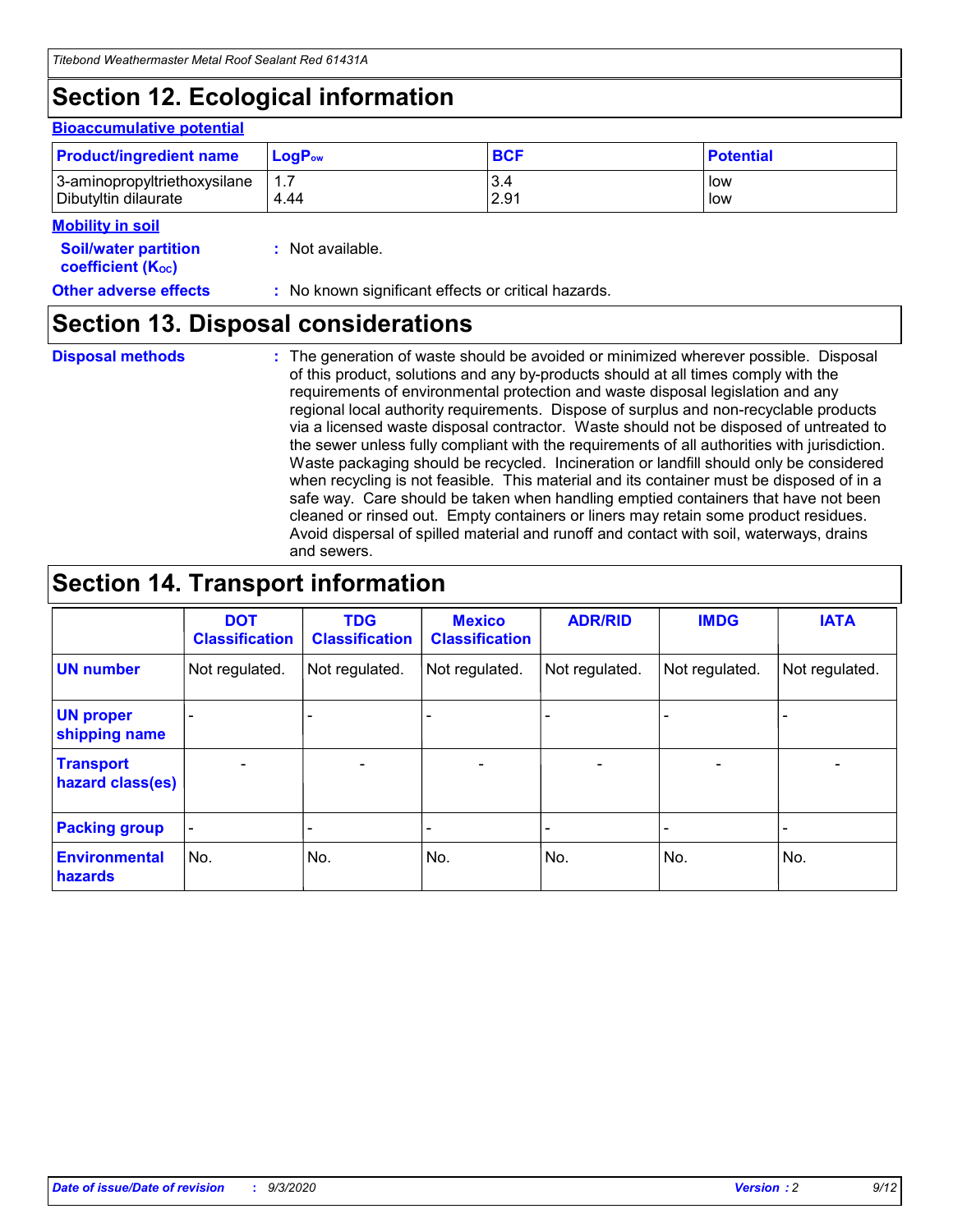### **Section 15. Regulatory information**

#### **U.S. Federal regulations**

#### **SARA 302/304**

#### **Composition/information on ingredients**

No products were found.

| SARA 304 RQ | Not applicable. |
|-------------|-----------------|
|-------------|-----------------|

#### **SARA 311/312**

#### **Classification :** EYE IRRITATION - Category 2B SKIN SENSITIZATION - Category 1 TOXIC TO REPRODUCTION - Category 1B HNOC - Product generates methanol during cure.

#### **Composition/information on ingredients**

| <b>Name</b>                  | $\frac{9}{6}$ | <b>Classification</b>                                                                                                                                                                                                                                                                                      |
|------------------------------|---------------|------------------------------------------------------------------------------------------------------------------------------------------------------------------------------------------------------------------------------------------------------------------------------------------------------------|
| 3-aminopropyltriethoxysilane | $\leq$ 3      | <b>FLAMMABLE LIQUIDS - Category 4</b><br><b>ACUTE TOXICITY (oral) - Category 4</b><br><b>SKIN IRRITATION - Category 2</b><br>EYE IRRITATION - Category 2A                                                                                                                                                  |
| Dibutyltin dilaurate         | ≤0.3          | <b>ACUTE TOXICITY (oral) - Category 3</b><br>SKIN CORROSION - Category 1C<br>SERIOUS EYE DAMAGE - Category 1<br>SKIN SENSITIZATION - Category 1<br><b>GERM CELL MUTAGENICITY - Category 2</b><br>TOXIC TO REPRODUCTION - Category 1B<br>SPECIFIC TARGET ORGAN TOXICITY (REPEATED<br>EXPOSURE) - Category 1 |

#### **State regulations**

**Massachusetts :**

: None of the components are listed.

**New York :** None of the components are listed.

**New Jersey :** None of the components are listed.

**Pennsylvania :** None of the components are listed.

#### **California Prop. 65**

WARNING: This product can expose you to methanol, which is known to the State of California to cause birth defects or other reproductive harm. For more information go to www.P65Warnings.ca.gov.

| Ingredient name | No significant risk Maximum<br>level | acceptable dosage<br><b>level</b> |
|-----------------|--------------------------------------|-----------------------------------|
| I methanol      |                                      | Yes.                              |

#### **International regulations**

**Chemical Weapon Convention List Schedules I, II & III Chemicals** Not listed.

#### **Montreal Protocol**

Not listed.

**Stockholm Convention on Persistent Organic Pollutants**

Not listed.

#### **UNECE Aarhus Protocol on POPs and Heavy Metals** Not listed.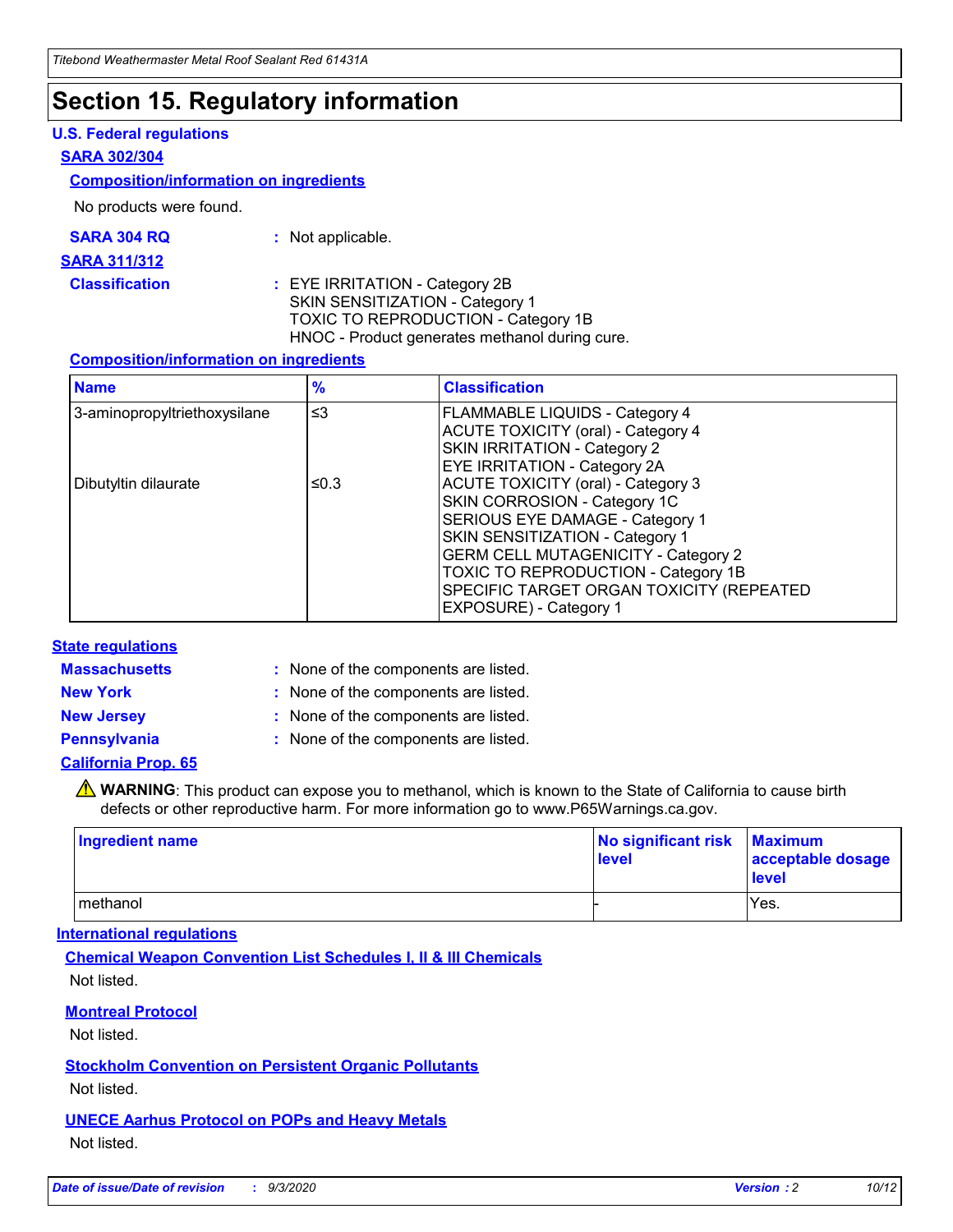### **Section 15. Regulatory information**

#### **Inventory list**

- 
- **China :** Not determined.

**United States TSCA 8(b) inventory**

**:** All components are active or exempted.

# **Section 16. Other information**





**Caution: HMIS® ratings are based on a 0-4 rating scale, with 0 representing minimal hazards or risks, and 4 representing significant hazards or risks. Although HMIS® ratings and the associated label are not required on SDSs or products leaving a facility under 29 CFR 1910.1200, the preparer may choose to provide them. HMIS® ratings are to be used with a fully implemented HMIS® program. HMIS® is a registered trademark and service mark of the American Coatings Association, Inc.**

**The customer is responsible for determining the PPE code for this material. For more information on HMIS® Personal Protective Equipment (PPE) codes, consult the HMIS® Implementation Manual.**

**National Fire Protection Association (U.S.A.)**



**Reprinted with permission from NFPA 704-2001, Identification of the Hazards of Materials for Emergency Response Copyright ©1997, National Fire Protection Association, Quincy, MA 02269. This reprinted material is not the complete and official position of the National Fire Protection Association, on the referenced subject which is represented only by the standard in its entirety.**

**Copyright ©2001, National Fire Protection Association, Quincy, MA 02269. This warning system is intended to be interpreted and applied only by properly trained individuals to identify fire, health and reactivity hazards of chemicals. The user is referred to certain limited number of chemicals with recommended classifications in NFPA 49 and NFPA 325, which would be used as a guideline only. Whether the chemicals are classified by NFPA or not, anyone using the 704 systems to classify chemicals does so at their own risk.**

#### **Procedure used to derive the classification**

| <b>Classification</b>                                                                                         | <b>Justification</b>                                  |
|---------------------------------------------------------------------------------------------------------------|-------------------------------------------------------|
| <b>EYE IRRITATION - Category 2B</b><br>SKIN SENSITIZATION - Category 1<br>TOXIC TO REPRODUCTION - Category 1B | Expert judgment<br>Expert judgment<br>Expert judgment |
| <b>History</b>                                                                                                |                                                       |

| .                                 |             |
|-----------------------------------|-------------|
| <b>Date of printing</b>           | : 4/22/2022 |
| Date of issue/Date of<br>revision | : 9/3/2020  |
| Date of previous issue            | : 9/3/2020  |
| <b>Version</b>                    | $\cdot$ 2   |
|                                   |             |